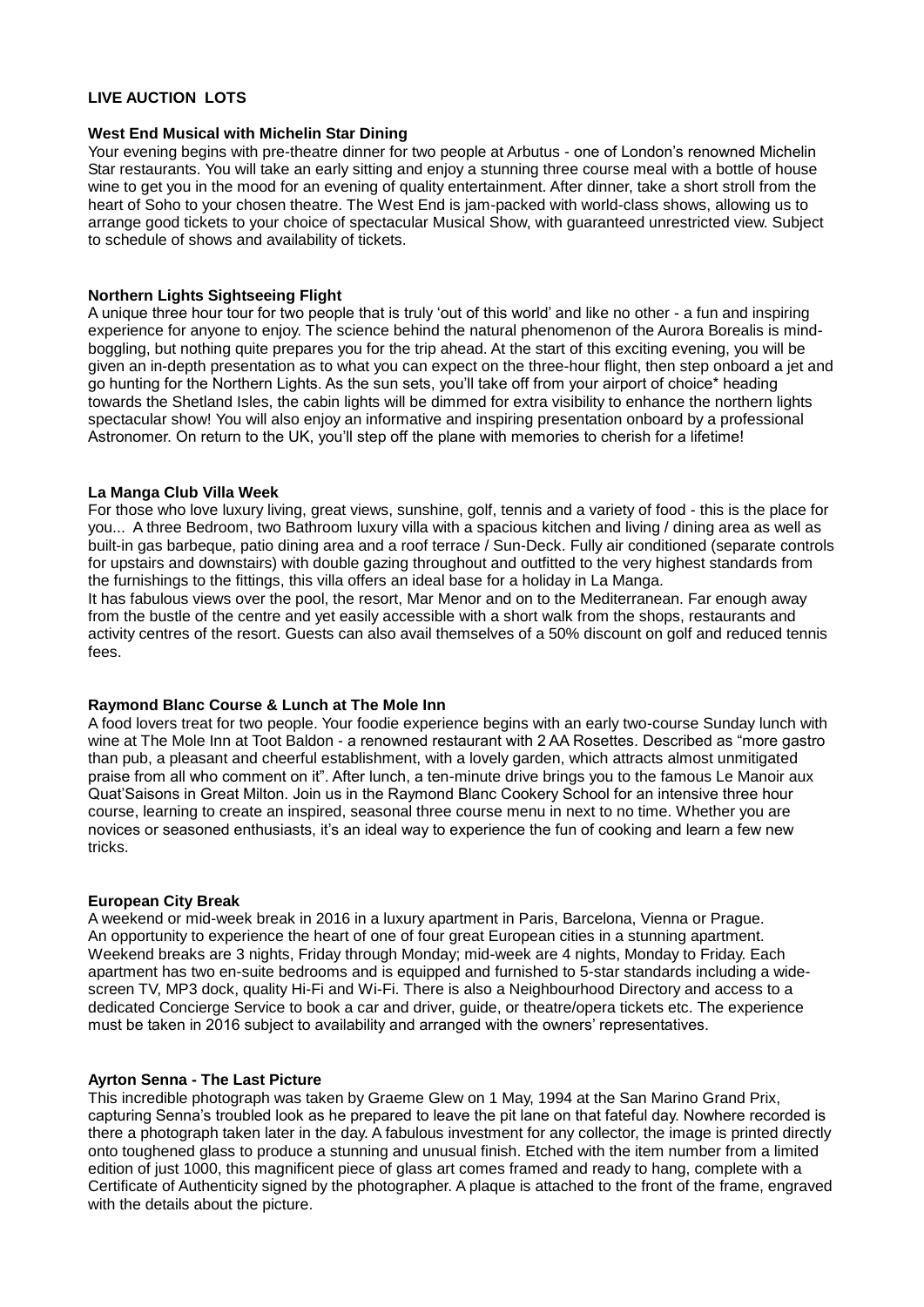## **Canoe and Tipi Family Adventure**

This adventure combines a two-day canoe expedition with overnight in a remote riverside tipi for a group of six adults or children. Open March to October, this is an exciting & unique experience on the River Wye (voted Britain's best river in 2011) between Hereford & Ross-on-Wye. With just three in each location, our 21ft Sioux design tipis have 3 double & 1 single futon. Bring your own food, towels & change of clothes - we provide everything else and even transfer your luggage. We supply the canoes, paddles, dry bags, life jackets, maps, BBQ coal, logs, utensils & all bedding. Outside are picnic tables, benches & Portaloo. After full instruction on use of your canoe & tipi, you are left to enjoy the adventure on your own, with a 24 hour emergency number provided.

## **La Villa de Mazamet, France**

Mazamet is an elegant "Chambres d'hôtes" 90 minutes east of Toulouse and a short stroll from the centre of the market town of Mazamet. La Villa has a swimming pool within a walled garden, looking out over the stunning Montagne Noire range. Open from April through to October, this package is a three-night stay for two people sharing an exquisitely furnished Superior Bedroom, with Breakfast & Dinner with Wine on TWO evenings. Make use of Le Petit Spa and enjoy either two 60 min massages OR a round of golf for two at La Barouge Golf Club. Combine the charms of this superb property with the warm welcome and personal attention of the English owners, Mark and Peter, it's little wonder La Villa is so highly reviewed on Trip Advisor. With so much on the doorstep to enjoy; Mazamet Town, its' three Markets, 'Le Jardin des Promenades' and the 'Piste Verte' cycle path – Mazamet is a cyclists dream – so included in your package is cycle hire for one day.

# **SILENT AUCTION LOTS**

## **Lot 1 - Mill Ride Golf Club Green Fee Voucher**

A four ball green fee voucher at one of Berkshire's acknowledged more challenging courses. The Donald Steel designed course opened for play in 1990 and is often described as having the characteristics of both links and parkland styles. Set in a 175 acre private estate, the course winds around seven lakes and has matured beautifully over the last 25 years. The club has hosted events on the European Seniors Tour and the Southern Region PGA Championship, and is also a regular hang out for lots of top European Tour golfers. The par 3 11th hole is one of the finest in Berkshire; at 175 yards over water with a shallow green, it is a genuine card wrecker. Voucher valid Monday through Thursday to end 2016. Book via the professional shop – 01344 886777.

**Estimate £120 - 160** 

## **Lot 2 - Signed Bottle of Scotch**

A 70cl bottle of 'House of Commons' proprietary blended scottish whisky – not available elsewhere – particularly as this one is signed by our local MP John Redwood! **Estimate £30 - £50** 

## **Lot 3 - Castle Royle Golf Club 4 Ball Green Fee Voucher**

Set in rolling Berkshire countryside, Castle Royle is one of the finest Golf Clubs in England where you can enjoy year-round play on a superb, 18-hole par 72 Championship Golf course designed by Neil Coles to exacting USGA standards. The course, established in 1994, has been configured in two loops of nine holes combining the characteristics of a links and parkland course. Castle Royle has hosted a number of tournaments, most recent of which was a PGA European Seniors Tour. Voucher valid 7 days a week to end 2016. Book via the professional shop – 01628 820700. **Estimate £120 - £160** 

# **Lot 4 - Villacana Villa Week**

1 week in a two bed, two bathroom apartment (can sleep up to six people) in the lovely resort of Villacana. Situated between Estepona and Puerto Banus, the Villacana Resort is the perfect base for exploring the Costa del Sol. Apartments are well appointed and resort facilities include bar / restaurant, indoor and outdoor pools, tennis, gym, sauna and hot tub. A myriad of golf courses and places to visit are all within a short drive. The holiday must be taken during 2016 subject to availability and arranged with the owners' representatives. NB. Return travel is not included and will need to be arranged separately. **Estimate £400 - £600**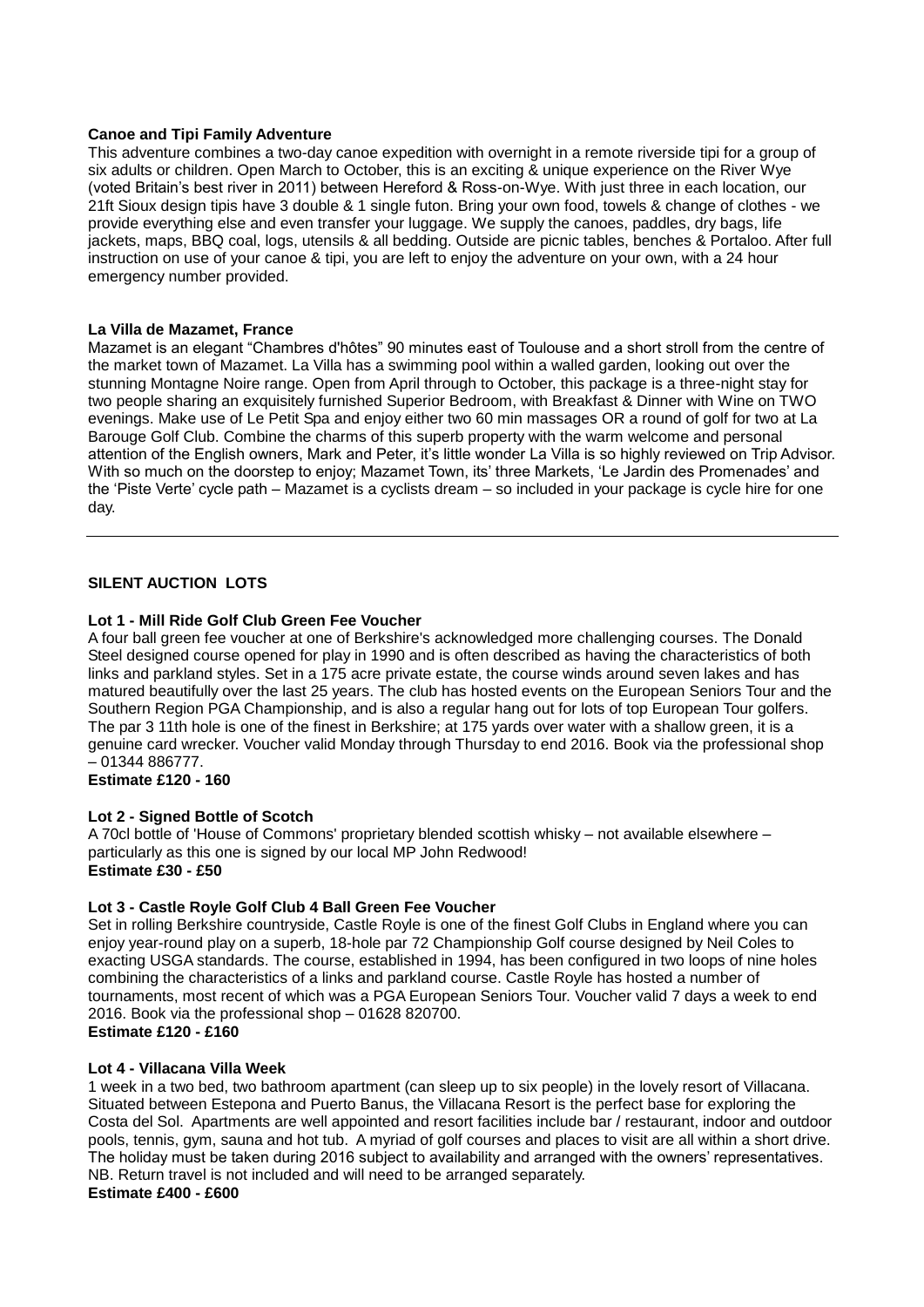## **Lot 5 - Live Opera Dinner at Bel Canto**

From The Telegraph critics review: 'One minute, your waitress is putting warm crab gâteau in front of you, the next, she's strutting around the tables belting out La Habanera, from Bizet's Carmen, or joining in the festive, drinking-song quartet from La Traviata, with three of her colleagues'. Located at the Corus Hotel in Hyde Park, at Bel Canto you'll be able to enjoy all your classic French favourites from homemade foie gras medallions to a glass of sparkling red-tinted Merlot. With the piano specialising in classical opera music, your evening will be filled with the magic of haunting arias as you are taken back to the delightful melodies of Bellini, Mozart, Verdi and Rossini. Included is a three course dinner for two people, a glass of Prosecco to toast and tea or coffee to conclude your meal.

**Reserve £150 / Estimate £150 - £200**

## **Lot 6 - Powered Loudspeakers**

The Steljes Audio NS3 45watt RMS powered speakers have been designed to complement any room in your home. They can be seamlessly integrated into your lifestyle as they provide an array of connectivity; if you've got it, then they'll work with it. The Inputs on the NS3 are 1 x Optical, 1 x RCA Analogue, 1 x 3.5mm stereo jack input and 1 x Bluetooth receiver. The NS3 also incorporates a USB charging output and a Subwoofer Output to extend the bass if you feel compelled to do so. Requiring only two cables, one mains and another to connect both speakers, they can be set up almost anywhere you wish. An extra layer of convenience tops these beauties off with a full function remote control. Alluring, yet effortless in design, the NS3 are an audio masterpiece.

## **Estimate £125 - £175**

## **Lot 7 - TV Sound Bar**

The Steljes Audio Calliope TV Sound Bar is a sensible and well-engineered solution to the problems associated with the poor audio performance of today's flat panel TVs.

A comprehensive suite of connectivity options allows for numerous sources to be connected to the Calliope, via either HDMi (2 inputs and 1 output with ARC), Optical Digital, Analogue or streaming direct via Bluetooth aptX. Fitted with 4 Bass drivers, 2 of which are passive radiators, this soundbar delivers full range audio with real weight. There are also 3 DSP settings so that you can get the best performance possible whether you're listening to music, watching a film, or you need to concentrate on the presenter's speech.

Conveniently supplied with wall fixings, the choice of placement is all yours, desktop or wall; it's all in the box, along with cables and a remote control.

# **Estimate £100 - £150**

## **Lot 8 - Warhole: Chicken Noodle**

From an open edition published by Sunday B. Morning (After) Andy Warhol, this iconic image is taken from Warhol's original Campbell's Soup series created by the artist in 1962. The large sized screen-print measures 58cm x 89cm and is presented 'floated' in a quality black frame, ready-to-hang, for an impressive overall effect. Campbell's Soup Can 11.45 comes with a certificate of authenticity from Sunday B. Morning and is stamped in blue ink on the back of the print: "Published by Sunday B. Morning" and "fill in your own signature". Sunday B. Morning prints are produced with the same quality and integrity as Warhol's original screen-prints, printed on museum board using high quality archival inks.

# **Reserve £550 / Estimate £600 - £800**

## **Lot 9 - Wine Tasting at Clerkenwell London**

Clerkenwell London wine tasting bar is located in the heart of London's historic Clerkenwell. Join us for an afternoon or evening event inside our beautiful private room. Your party of four will be treated to a delicious sparkling reception and regaled with stories of the producers, while enjoying a four course meal and cheeseboard. We provide a variety of wines primarily from France and other classic European regions, to include reds, whites and one or two surprise organic Artisan wines. You will be expertly guided by your own personal wine expert before being taken through wine and food matching principles, having fun with a blind tasting session and learning how to get the best value when purchasing wines.

# **Reserve £450 / Estimate £500-600**

## **Lot 10 - Powerboat Racing on the Solent**

A four-hour experience including break for lunch at the picturesque Folly Inn riverside pub. The morning begins with a safety briefing and kitting you out with offshore racing jackets. After a short cruise down the river, your driver (usually a current or past racer) will open up the throttle and take you flying across the waves with all the thrills this fantastic sport has to offer. Be prepared for the ride of your life, enjoy a thrilling high speed tour of the Solent in a genuine offshore Honda Formula 4-Stroke powerboat. Feel the speed and grace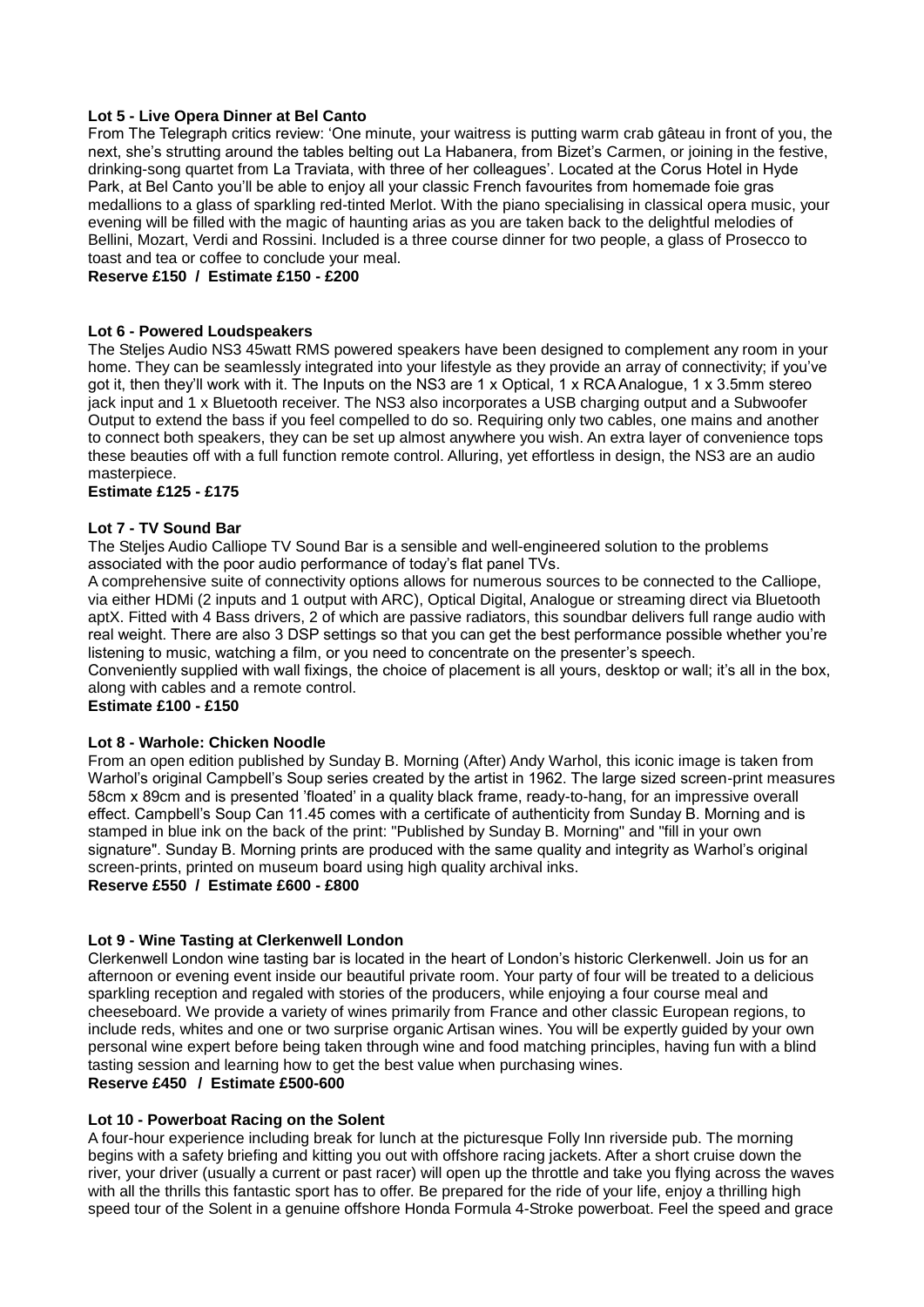of this highly responsive machine with comfortable, secure seating making the experience suitable for all. This adrenalin-pumping day includes demonstrations of wave jumping, high-speed cornering, racing lines and starts. The highlight of the event will be after lunch when you take your turn at the helm, for at least 30 minutes, putting your own powerboat racing skills to the test. For one person.

**Reserve £200 / Estimate £200 - £300**

# **Lot 11 - Fire & Drive a Steam Locomotive**

A full day course for one, run on selected Fridays between March and October. Unlike the packages offered by most other heritage railways, the participant in this 'premium' experience will get the chance to both fire and drive an historic, large main-line locomotive pulling a full rake of passenger coaches. There will normally be eight participants on the course. The course starts at 08.30 when you and your guests sit down to a 'full English' breakfast in the Flag & Whistle café at Toddington and meet your instructors for the day. The first two participants will step onto the footplate to be briefed and then undertake the role of driver and fireman respectively, under the guidance of your instructors. At each station on our two return journeys between Cheltenham and Laverton, the train will stop and the next two 'drivers' will take over. With packed lunch provided, the journey includes a trip through the Greet tunnel and over the Stanway Viaduct. For one person and a guest passenger.

# **Reserve £600 / Estimate £600 - £800**

## **Lot 12 - Paragliding Thrill**

Weighing as little as 5 kilograms, Paragliders are capable of flying hundreds of miles, un-powered on wind and air currents - just like birds. If you haven't flown before, this paragliding taster offers the unique opportunity to fly on your first day. This experience includes an introduction to the sport and the equipment. You will then be taught the techniques for take-off and basic canopy control. You will fly with a radio so that your instructor can coach you, ensuring that you progress safely. By the end of the day you should be flying solo. All you need to bring is a packed lunch and suitable clothing and footwear, everything else will be provided. Mandatory BHPC Third Party Insurance is included. Available at various locations around the UK including Lancashire Cambridgeshire, Staffordshire and East Sussex.

## **Reserve £280 / Estimate £300-400**

## **Lot 13 - Champagne Afternoon Tea at The Wolseley**

One of the most special treats in London has, for many years, been a classic afternoon tea at The Wolseley. Located on Piccadilly in London's West End, families and friends come together in the delightful surroundings of this elegant, traditional café-restaurant to celebrate and enjoy an exquisite tea experience. Starting with a glass of champagne, enjoy an assortment of finger sandwiches, fruit scones with homemade jam and clotted cream, a selection of pastries and a choice of teas, all enjoyed in some of the finest surroundings London has to offer. This afternoon tea treat is for four people together as a group.

# **Reserve £200 / Estimate £200 - £300**

## **Lot 14 - VIP Nurburgring Racing Experience**

A unique and personal track driving package for two people, testing their driving skills on the world's most demanding, dangerous and exciting race circuit, the famous Nurburgring in Germany. This high end experience package aims to maximise enjoyment on track for any entry level car enthusiast. The full day experience for two drivers sharing a twin room includes two nights at a local hotel and a buffet lunch on your track day at the Hotel am Tiergarten. The driving is extensive following individual instruction in both cars. Start with two laps each of the 'green hell' in a 200hp RenaultSport Clio RS200 and progress to the more powerful and track focused RenaultSport Megane RS265. This experience works best on a weekend as the track is usually open the entire day on most Saturdays and Sundays, but always subject to availability. Includes all fuel and lap tickets. Travel to and from Nurburg is not included.

**Reserve £1200 / Estimate £1200-1500**

## **Lot 15 - Original Artwork Horse or Pet**

Katie Hough is an animal portrait artist based in the Cotswolds, whose unique drawing style captures both the passion and graceful beauty of animals using a combination of pastels and charcoal. Commissioned by animal lovers worldwide, Katie's work has been featured in Your Horse and Cotswold Life magazines. The finished artwork will be approximately 29cm x 42cm and you will have the choice of several frame styles to complement and enhance your piece. Once you have been in touch with Auction Direct to arrange your prize, the artist will contact you to find out more about your chosen subject and to discuss your commission in full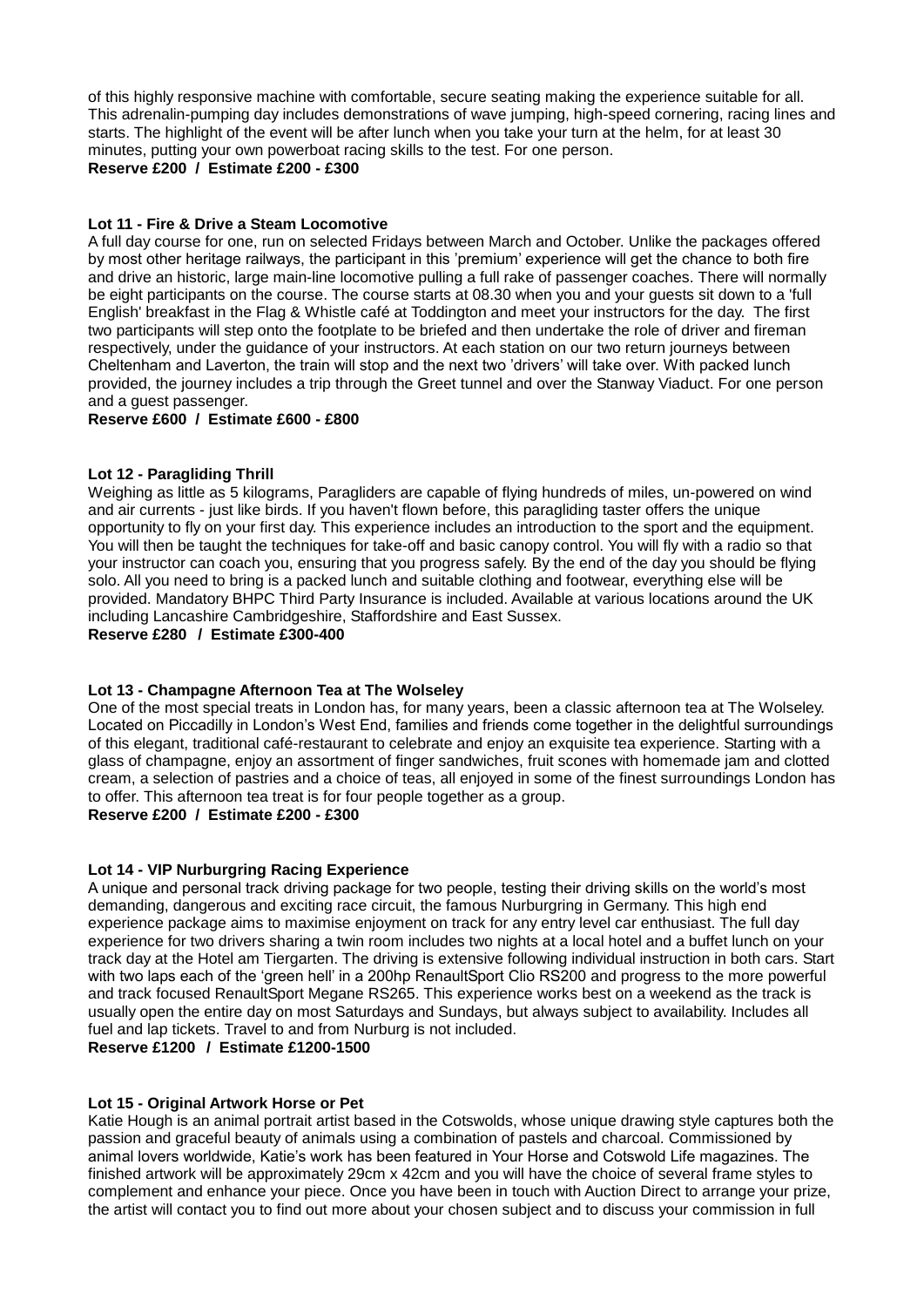detail. On receiving your photographs, Katie will then create an artwork of your horse, dog or pets that will perfectly capture their personality. Within a few weeks, you will receive a beautifully mounted and framed original to be cherished by your family, forever.

**Reserve £550 / Estimate £600 - £800**

# **Lot 16 - Luxury Day at Ajala Spa London**

The stunning 5\* Ajala Spa at Grange St. Paul's Hotel in the heart of London is a luxury day spa offering an indulgent range of beauty and holistic therapies from Karin Herzog, Dermalogica, and Ajala Spa's own signature botanical range. You and a guest will enjoy a day of relaxation at the Ajala Spa with unlimited use of all Health Club facilities, including the stylish pool, the aroma steam room, sauna and Jacuzzi. Each of you will be pampered into submission with a self-exfoliating Hammam, 30 minutes of classic back massage, a rejuvenating facial and half an hour in the Sun Therapy Lounge. Your relaxing day of delights also includes a light lunch & glass of Prosecco for the two of you.

**Reserve £250 / Estimate £300-400**

# **Lot 17 - Romantic Trip to Verona**

This wonderful couples package is sure to bring memories for a lifetime. Staying in one of the four decadent rooms at Villa Aldegheri, with its' own Spa, Pool and breath-taking views across the Illasi valley, you are perfectly located to explore this glorious region of northern Italy. Perched above the vineyards and hills just 20 minutes east of Verona, your package is a three night stay in the privately run luxury accommodation, delightful daily breakfast and dinner with wine on one evening at the splendid nearby restaurant, Le Cedrare. Enjoy a trip among the hills and vineyards with a tour of a local winery and wine tasting, either in an open carriage or trekking on horseback. Plus, a choice of couples massage treatments, use of the Spa and join a scheduled Yoga class. You will still have time to take in the beautiful region, Lake Garda and the romantic, historic city of Verona.

## **Reserve £750 / Estimate £800 - £1200**

## **Lot 18 - Edinburgh Foodie's City Break**

Enjoy a wonderful two night stay for two people in an Executive Room (twin or double) at the boutique hotel Nira Caledonia. As well as a Wine Tasting Experience at the nearby Goya 23, your stay will include Breakfast on both mornings, plus dinner with wine on one evening. Included is an enjoyable and insightful foodies walking tour starting in the Old Town, combining sightseeing with fabulous food, shopping and malt whisky tastings—best to skip lunch before meeting your personal guide and heading out! Your short stay will be sure to deliver the best of what this great city has to offer.

# **Reserve £650 / Estimate £700-900**

## **Lot 19 - 2 Hour "Reaching Your Full Potential" Coaching Session**

This lot offers the opportunity of a two-hour coaching session with a highly qualified and experienced coach – Amanda Street. Amanda's vision is to help individuals and teams access and use their true potential to enhance personal and organisational performance. You can choose either a one to one or group session in the comfort of your home, office or by phone, when you can be guided through a particular issue or opportunity you or your team may be facing. Her approach is refreshingly pragmatic and practical and grounded in many years of training and experience with clients from all walks of life, in small and large businesses. Valid to end 2016.

**Estimate £250 - £350**

# **Lot 20 - "Off Duty" Cook Book Signed by Heston Blumenthal**

A selection of starters, main courses and desserts from 48 of the world's top chefs and food writers that they enjoy cooking in their own homes for family and friends.

# **Estimate £25 - £40**

## **Lot 21 - Clay Shooting Lesson**

This clay shooting experience offers you the choice of many of the country's leading shooting clubs. It will just be the two of you with your qualified instructor, to ensure you get truly professional and personalised attention. For new shooters, the practicalities and procedures of using a gun will be carefully explained from how to stand to safety advice and, of course, how to hit the target. For those with previous experience, your lesson will give you tips and advice on how to improve your skills and hit rate. Whatever your questions or requirements, your personal instructor will endeavour to meet your expectations. The experience lasts for